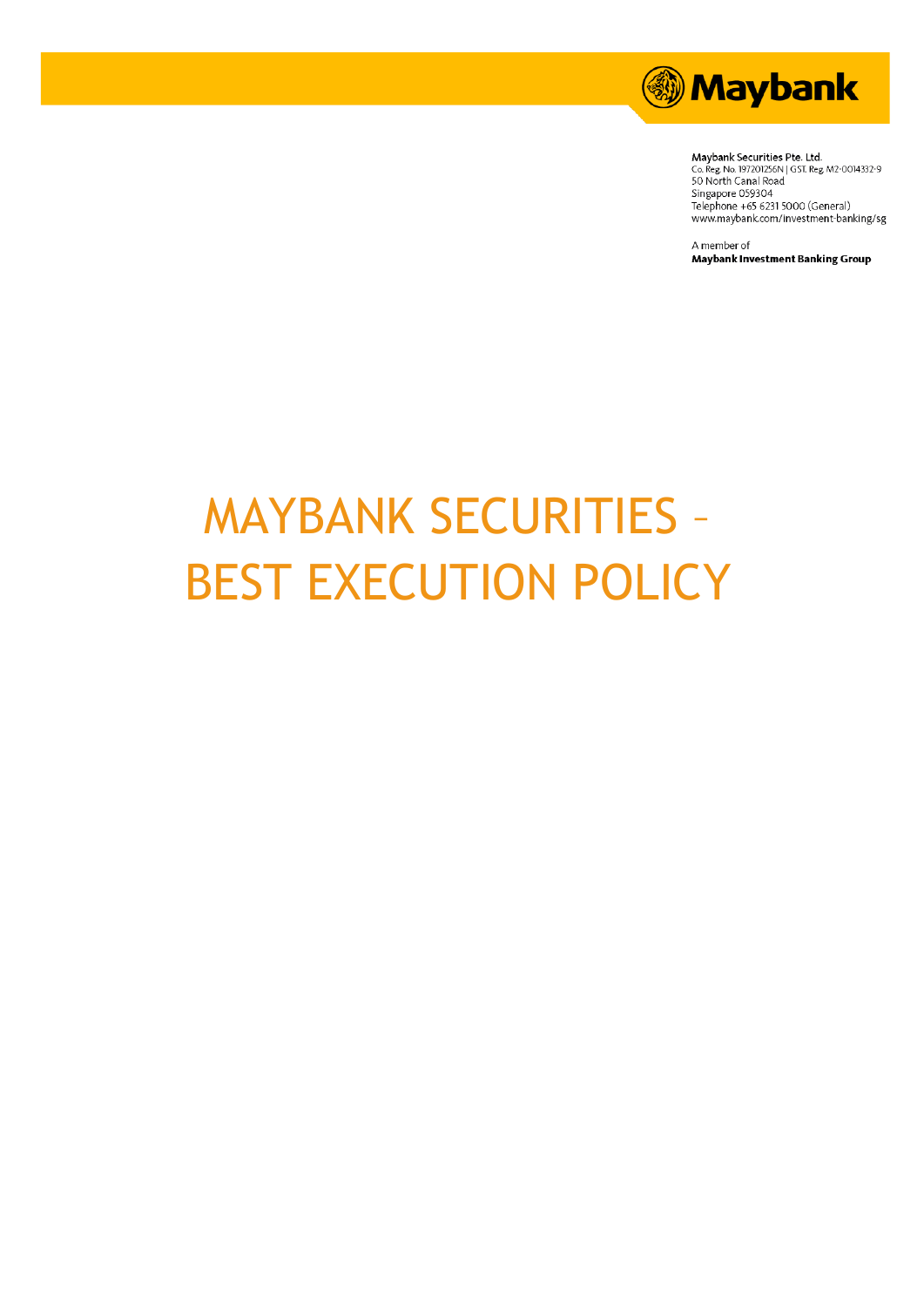## MAYBANK SECURITIES - BEST EXECUTION POLICY

## **CONTENTS**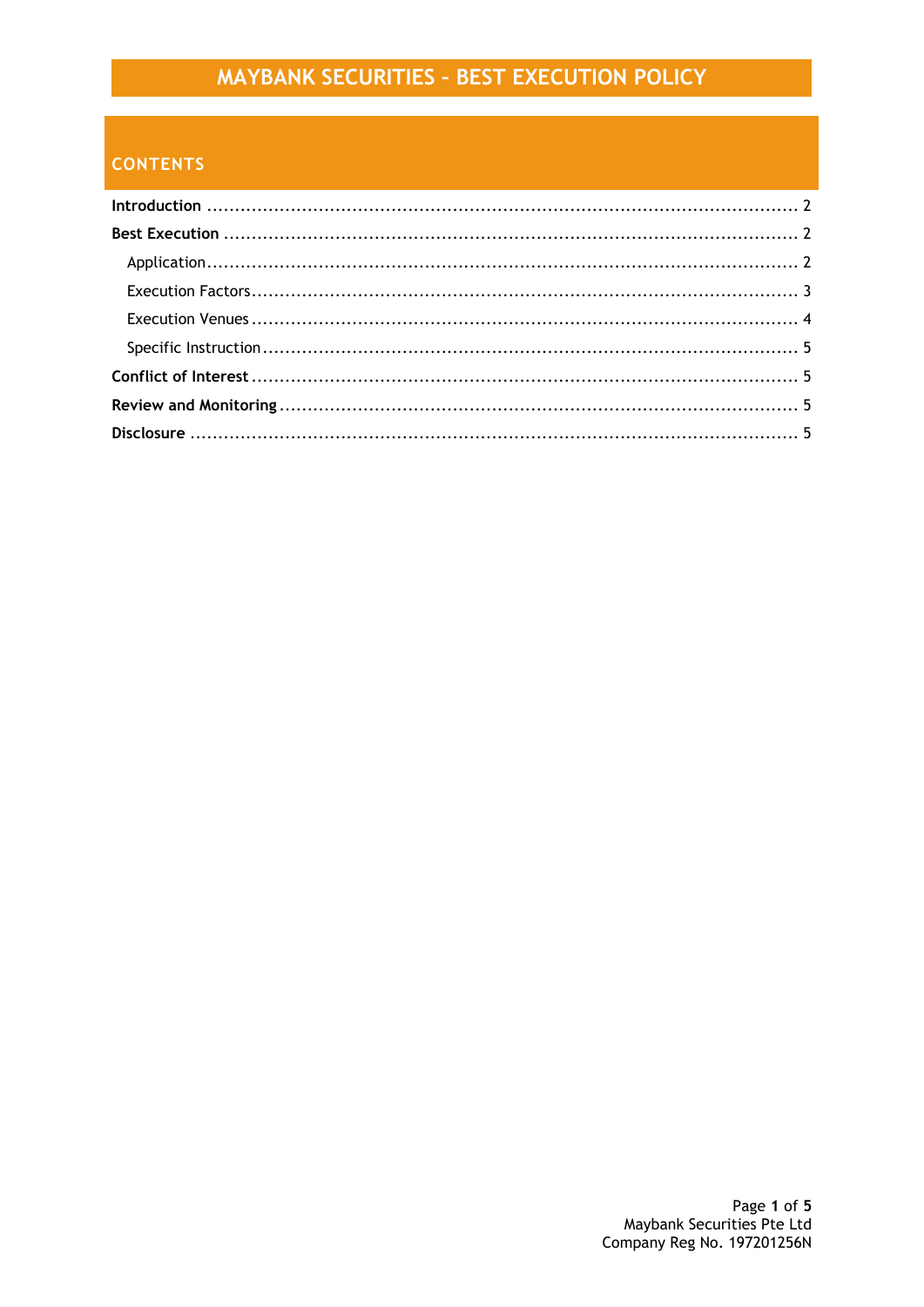## <span id="page-2-0"></span>**INTRODUCTION**

This document sets out the Best Execution Policy ("Policy") of Maybank Securities Singapore ("MSSG"). The Policy provides an over view of how MSSG executes orders on behalf of customers and the factors that can affect the execution.

This Policy is issued pursuant to Section 321 of the Securities and Futures Act (Cap. 289) ("SFA") and in compliance with Notice SFA 04-N16 on Execution of Customers' Orders (the "Notice").

Upon acceptance of a client order, when there is no specific customer instruction regarding the order, MSSG will execute the order in accordance with this Policy. This applies to orders where MSSG is acting in capacity as principle as well as orders where MSSG is acting in capacity as an agent.

## <span id="page-2-1"></span>**BEST EXECUTION**

This section of the Policy covers the various considerations included in MAS's best execution guidelines.

#### <span id="page-2-2"></span>APPLICATION

The Policy applies to all products offered to customers including Stocks, Bonds, Exchange Traded Funds ("ETFs"), Collective Investment Schemes ("CIS"), derivative contracts or spot foreign exchange contracts for the purposes of leveraged foreign exchange trading.

When executing orders, MSSG will always take relevant steps to secure the best possible result, under a given set of factors for the customer. These best execution factors include – price, likelihood of execution and settlement, costs, speed, order size, nature of the order, and any other consideration relevant to the efficient execution of the client's order.

The relative ranking of the different execution factors can be dependent upon several criteria including; the nature of the asset class traded, the liquidity of the relevant market, the time of the trade, and whether there has been a severe market disruption or a system outage.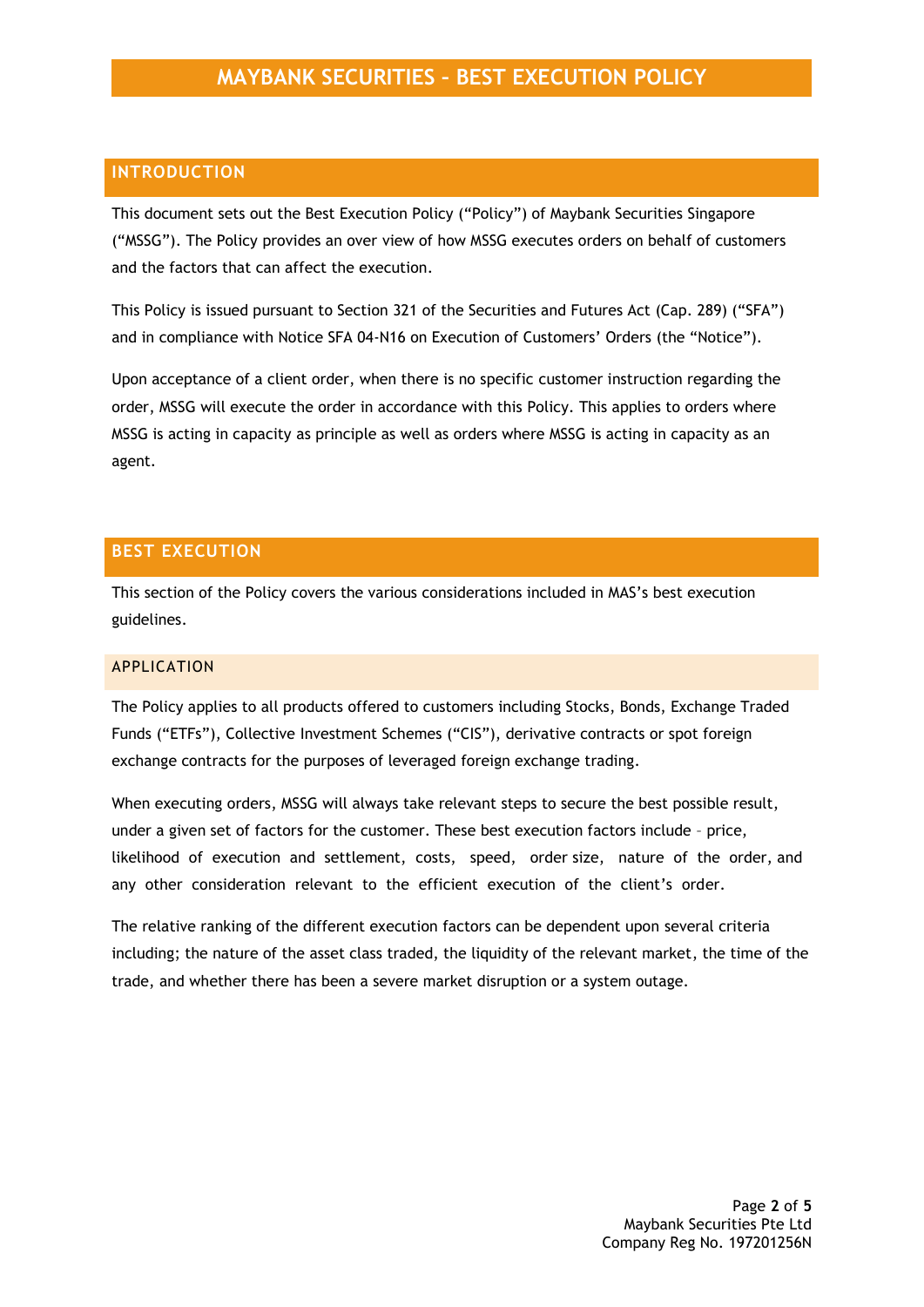## <span id="page-3-0"></span>EXECUTION FACTORS

The other factors included when considering best execution are also determined based on:

- The characteristics of the financial instrument
- Available execution venues to which that order can be routed
- Overall execution costs and likelihood of execution and/or settlement
- Time of receipt of the customer order

The relative importance that MSSG attaches to the execution factors in any particular case may be affected by the circumstances of the order including:

- Customer characteristics (institutional customers may have different needs to retail customers)
- Financial characteristics such as liquidity and availability of recognized market access
- Venue characteristics including liquidity and accessibility

Orders may be executed through online or offline trading systems and can be placed by a client or on behalf of a client. These include the use of automated trading systems to route the order to the relevant venue.

For Equities, ETFs and ETPs, when an order is received by MSSG, it is routed to the execution venue that MSSG considers to generally provide the best execution in accordance with outlined execution factors and order characteristics.

MSSG may also execute on relevant venues using third party financial institutions or an entity within the Maybank Group (with whom MSSG has a trading relationship) and that are a direct exchange members. Order will in most cases be routed to the relevant exchange via an entity within the Maybank Group or otherwise via another financial institution. We retain the overarching best execution obligation and taking all sufficient steps to obtain the best possible result for your executions.

Therefore for exchanges, MTFs or ATS' where MSSG is not a direct member, MSSG will route the order through a financial institution with whom MSSG has a direct trading relationship in line with the criteria outlined in the best execution policy.

We will execute client orders promptly and execute comparable client orders sequentially unless:

- The characteristics of the order or prevailing market conditions make this impossible;
- The interests of the client require otherwise;
- The orders are received by different media (such as through a written letter instead of through the platform) and it would not be practicable to do so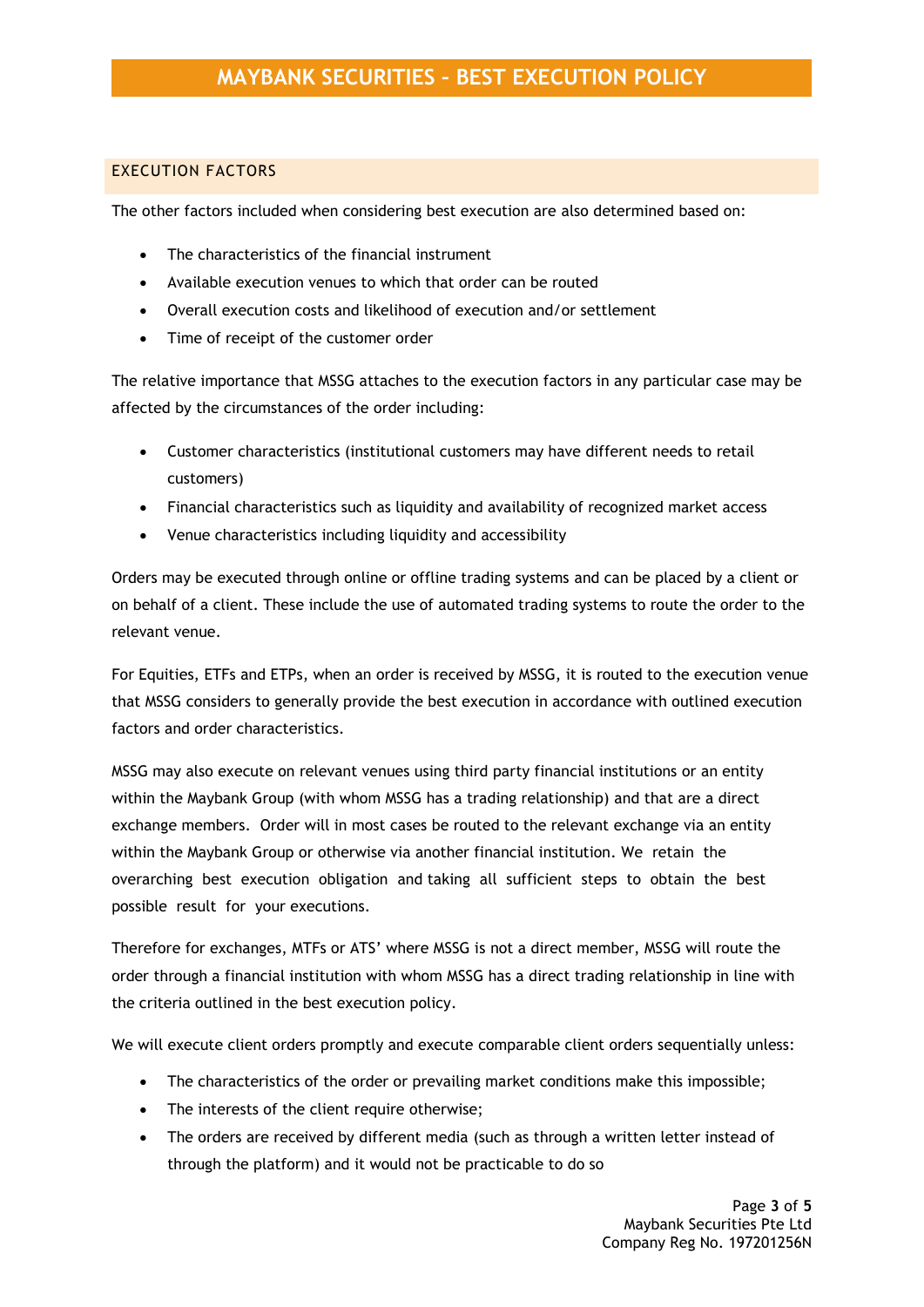## **MAYBANK SECURITIES – BEST EXECUTION POLICY**

Where a client order is aggregated with other orders, we must reasonably believe that this will not operate to the client's disadvantage. However, on occasions the effect of aggregation may work to the client's disadvantage in relation to a particular order. We will allocate all orders fairly and will not give preference to one client over another.

## <span id="page-4-0"></span>EXECUTION VENUES

Depending on the execution factors considered, MSSG may execute the customer order either directly on an execution venue acting in capacity as principle or through an intermediary where acting in capacity as an agent. These venues include

- Regulated Market Venues, for example Exchanges
- Multilateral Trading Facilities ("MTFs") and/or Alternative Trading Systems ("ATS")
- Organised Trading Facilities
- Other brokers, dealers and/or market makers
- Other entities within the Maybank Group

On an exceptional basis, MSSG may choose to execute on a venue that is not included in the abovementioned list. MSSG is a member of Singapore Stock Exchange ("SGX") and additionally uses a number of external financial institutions and brokers in the process of receiving and relaying orders or to directly execute listed financial instruments not listed on SGX.

We will assess, on a regular basis, the quality of execution afforded by those venues and whether we need to change our execution arrangements. We select execution venues based on factors such as liquidity and price, credit and settlement risk, realised performance, operation model, speed of access, likelihood of execution and cost. From time to time, we may execute orders on other execution venues in order to obtain the best possible result for the client. Such venues will be selected in line with our Policy.

Our Policy, in aiming to provide clients with best execution, aims so far as possible and subject to the processes set out below, to operate broadly the same standards across all the different markets and financial instruments in relation to which we arrange the execution of orders. However, the diversity in those markets and instruments and the kind of orders we deal with mean that different factors have to be taken into account when we assess the nature of our order execution policy in the context of different instruments and different markets.